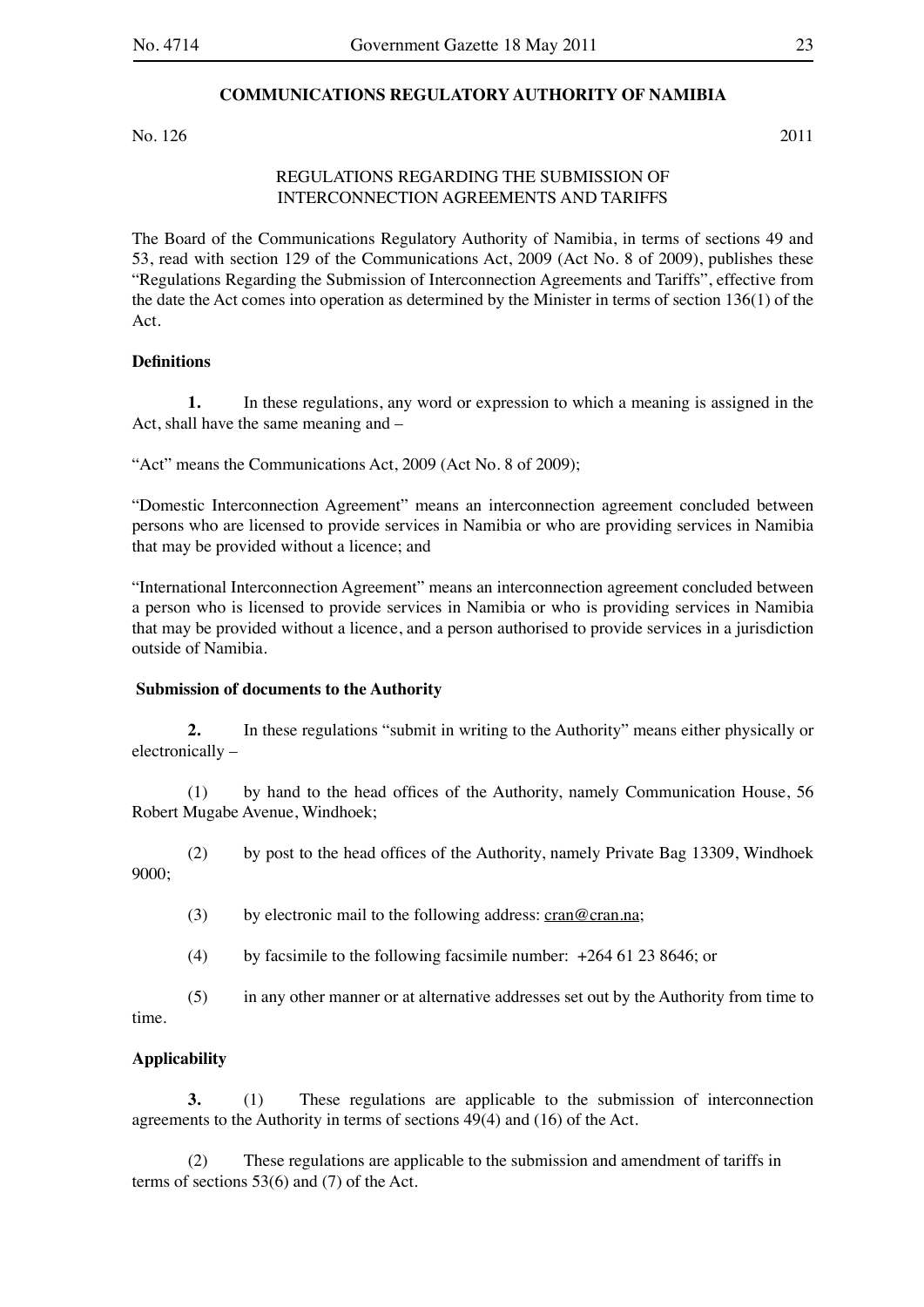## **Interconnection agreements**

**4.** (1) All parties to Domestic Interconnection Agreements must submit in writing to the Authority copies of all Domestic Interconnection Agreements within the time set out in section 49(4) of the Act.

(2) All domestic parties to International Interconnection Agreements must submit in writing to the Authority copies of all International Interconnection Agreements within the time set out in section 49(16) of the Act.

(3) The Authority may request further information or documentation regarding the submitted interconnection agreements, which must be provided to the Authority in the time and the manner set out by the Authority.

(4) All interconnection agreements submitted in terms of these regulations must include a cover letter containing the name and contact details of the person submitting the agreement and the name and contact details of the person for whom the agreement is submitted, if different.

#### **Decisions and publication of interconnection agreements**

**5.** (1) After considering a Domestic Interconnection Agreement and any further written information or documentation regarding the interconnection agreement, the Authority must approve or disapprove the interconnection agreement in the manner set out in section 49(6) of the Act.

(2) After considering an International Interconnection Agreement and any further written information or documentation regarding the interconnection agreement, the Authority must determine whether it has the effect of impairing competition or the interoperability of networks, and if it does, hold a hearing to impose obligations on the licensee as contemplated in section 49(17) of the Act.

(3) The Authority must maintain a register of interconnection agreements submitted to it and copies of all interconnection agreements, physically at the head offices of the Authority and if practicable, electronically, on the Authority's website.

(4) Any person may examine the register of interconnection agreements and copies of interconnection agreements either at the head offices of the Authority during normal business hours and copies may be made on payment of a fee determined by the Authority, or if available on the Authority's website where copies may be downloaded free of charge.

#### **Oral hearings regarding international interconnection agreements**

**6.** (1) If the Authority determines that an International Interconnection Agreement has the effect of impairing competition or the interoperability of networks, the Authority must invite the licensee and the public to make oral submissions by notice in the *Government Gazette* at least fourteen (14) days prior to the hearing.

(2) Unless otherwise specified by the Authority, hearings will be open to the public.

(3) The format and agenda of the hearing is at the discretion of the Authority, provided however, the hearing should be informal in nature.

- (4) All oral submissions must -
- (a) include a statement of the name and contact details of the person making the oral submission and the name and contact details of the person for whom the oral submission is made, if different;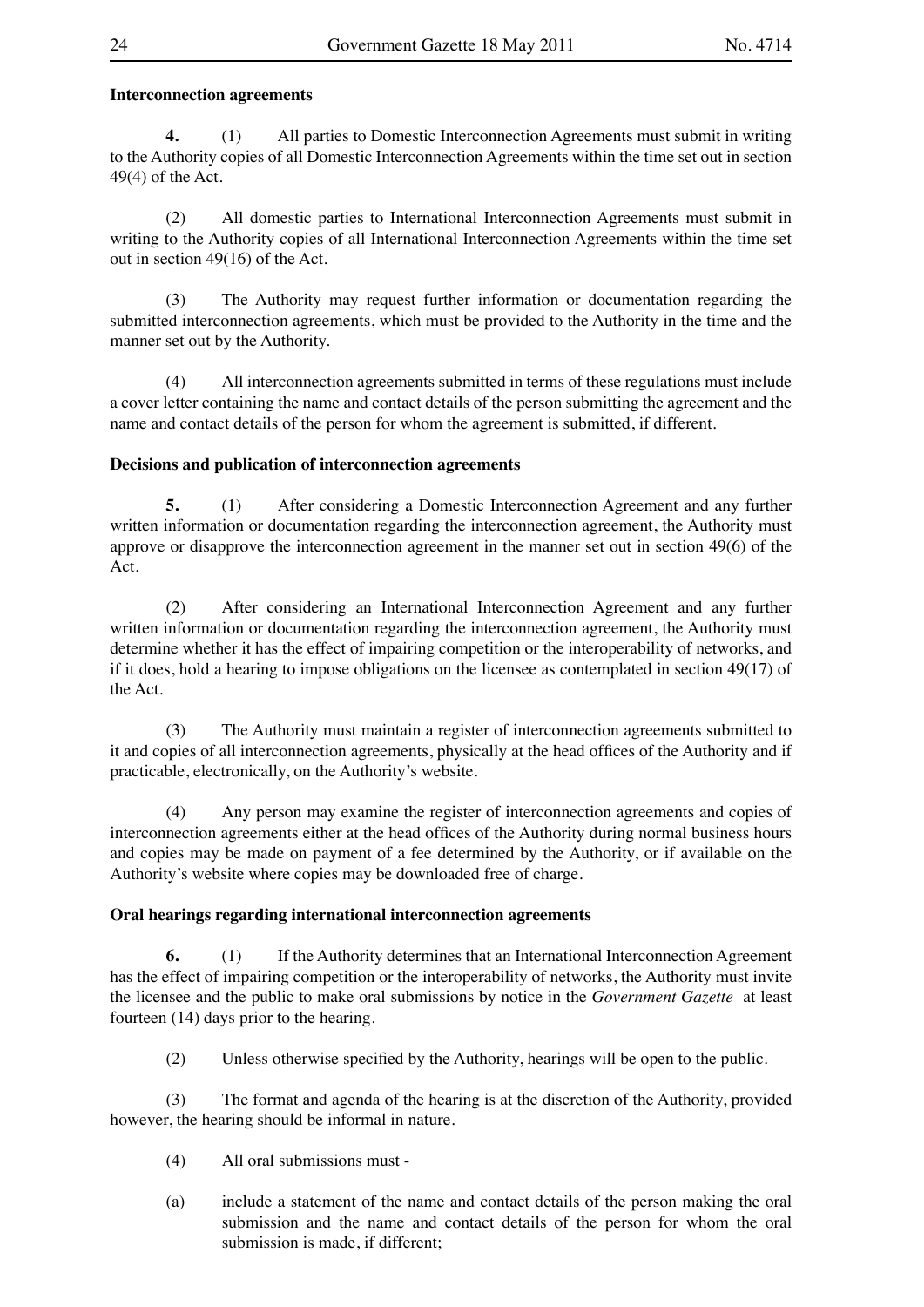(b) be clear and concise; and

(c) conform to any further requirements determined by the Authority from time to time.

(5) If the Authority considers it necessary, it will provide the opportunity to the licensee to respond to oral submissions.

(6) The Authority may request further oral or written submissions, for example, further information or clarification, which must be provided to the Authority in the time and the manner set out by the Authority.

(7) At the conclusion of the hearing, a concise report summarising the oral submissions must be prepared and placed in the relevant file by the Authority.

## **Tariffs**

**7.** (1) All persons who are entitled to a comprehensive telecommunications service licence in the licence transition process in terms of section 135 of the Act, must submit in writing to the Authority a tariff within the time set out in section 53(6) of the Act, or an amendment to a tariff contemplated in section 53(7) of the Act within the time set out in section 53(8) of the Act.

(2) The tariffs and amendments must comply with the provisions of section 53 of the Act, including sections  $53(8)$ ,  $(9)$ , and  $(18)$ .

(3) The Authority may request further information or documentation regarding the submitted tariffs and amendments, which must be provided to the Authority in the time and the manner set out by the Authority.

(4) All tariffs and amendments submitted in terms of these regulations must include a cover letter containing the name and contact details of the person submitting the tariff and the name and contact details of the person for whom the tariff is submitted, if different.

#### **Decisions and publication of tariffs**

**8.** (1) After the submission of a tariff or tariff amendment, the Authority will as soon as is practicable, publish a notice of the submission in the *Government Gazette*.

(2) The Authority must maintain copies of all tariffs submitted to it at the head offices of the Authority and if practicable, on the Authority's website.

(3) Any person may examine copies the tariffs and tariff amendments submitted at the head offices of the Authority during normal business hours and copies may be made on payment of a fee determined by the Authority, or, if practicable, on the Authority's website where copies may be downloaded free of charge.

(4) After considering the tariff or tariff amendment and any further written information or documentation, the Authority must take such action as is contemplated in sections 53(12-19) of the Act.

(5) The Authority must maintain a register of approved tariffs and tariff amendments (to be known as the register of tariffs), and copies of all such tariffs and tariff amendments, at the head offices of the Authority and if practicable, on the Authority's website.

(6) Any person may examine the register of tariffs and copies of approved tariffs and tariff amendments either at the head offices of the Authority during normal business hours and copies may be made on payment of a fee determined by the Authority, or, if available, on the Authority's website where copies may be downloaded free of charge.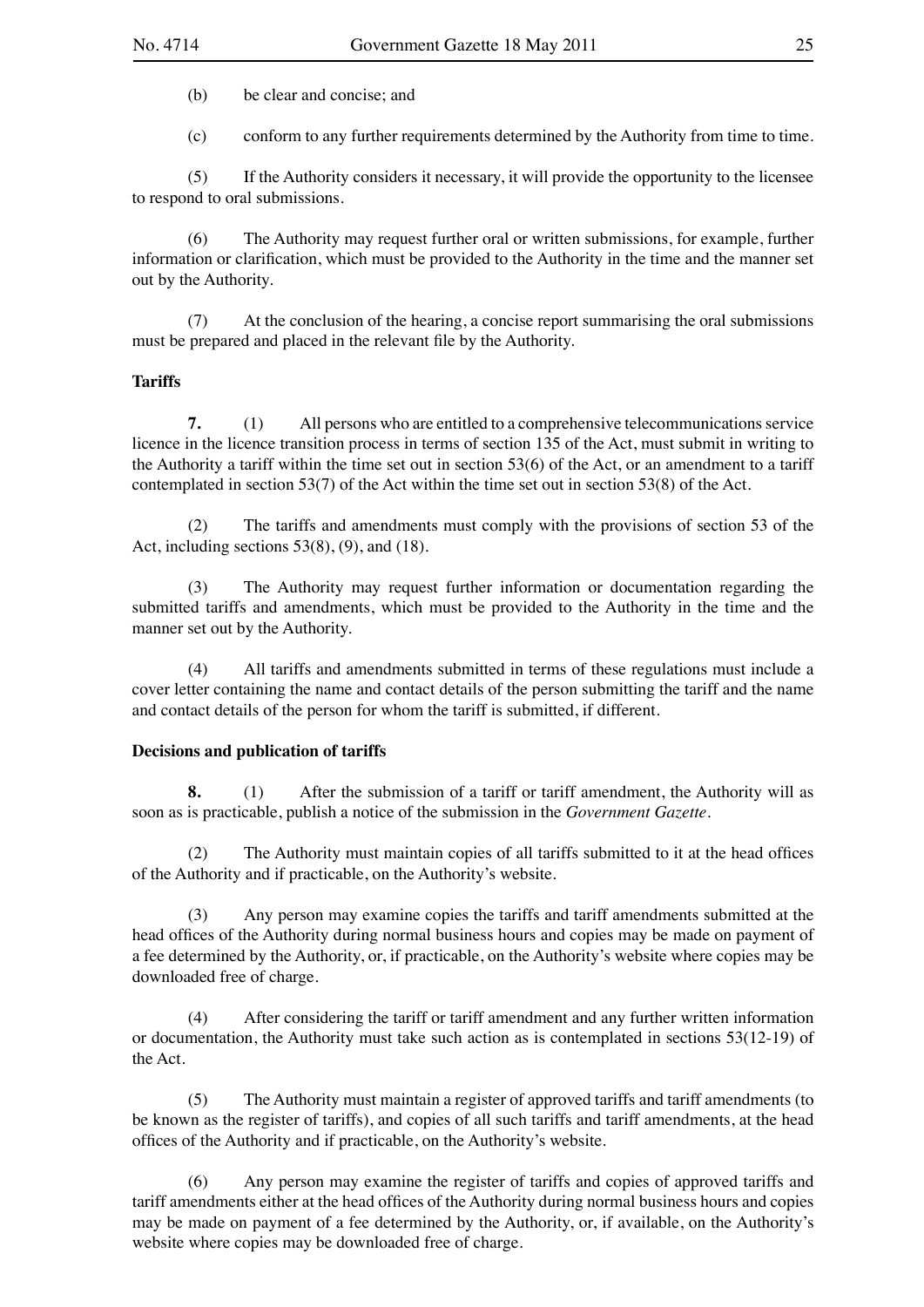### **Written submissions on tariffs**

**9.** (1) After the Authority publishes a *Government Gazette* notice referred to in regulation 8(1), the public may submit in writing to the Authority written comments within fourteen (14) days from the date of publication of the notice.

(2) The person who submitted the tariff or tariff amendment may submit in writing to the Authority a response to any written comments within fourteen (14) days from the lapsing of the time to submit written submissions.

(3) The Authority may consider written submissions not timeously filed if, in its opinion, it is practicable to do so.

(4) The Authority may request further written submissions, for example, further information or clarification, which must be provided to the Authority in the time and the manner set out by the Authority.

- (5) All written submissions must -
- (a) contain the name and contact details of the person making the written submissions and the name and contact details of the person for whom the written submission is made, if different; and
- (b) be clear and concise; and
- (c) conform to any further requirements determined by the Authority from time to time.

## **Confidential information**

**10.** (1) Any person submitting documents or making written submissions to the Authority in terms of these regulations may designate information as confidential, provided, however, if the Authority is of the opinion that the information is not confidential, it must inform the person that he or she may withdraw the information, agree that it will not be treated as confidential, or request a hearing on the issue of confidentiality to be conducted in terms of section 28 of the Act, provided however that tariffs and interconnection agreements themselves are not confidential.

(2) Any person making oral submissions may request a closed hearing on the grounds that the submissions are confidential, provided however that tariffs and interconnection agreements themselves are not confidential. A closed hearing will be treated as a confidential meeting in terms of section 29 of the Act, and the notice of the closed meeting required by section 29(4) must be maintained in the relevant file.

## **Condonation**

**11.** (1) In the event any party is unable to comply with the times set out in these regulations, they may request from the Authority an extension of time at least seven (7) days prior to the time set out.

(2) The Authority will respond to the request for condonation within two (2) days, and may either grant or deny the request, in its sole discretion, based on, among other things, the nature of the proceeding and the reasons for non-compliance with the times set out.

## *Ex parte* **communications**

**12.** (1) A person may not communicate with the members of the Board to discuss the subject matter of a submission made in terms of these regulations, unless a request to do so is